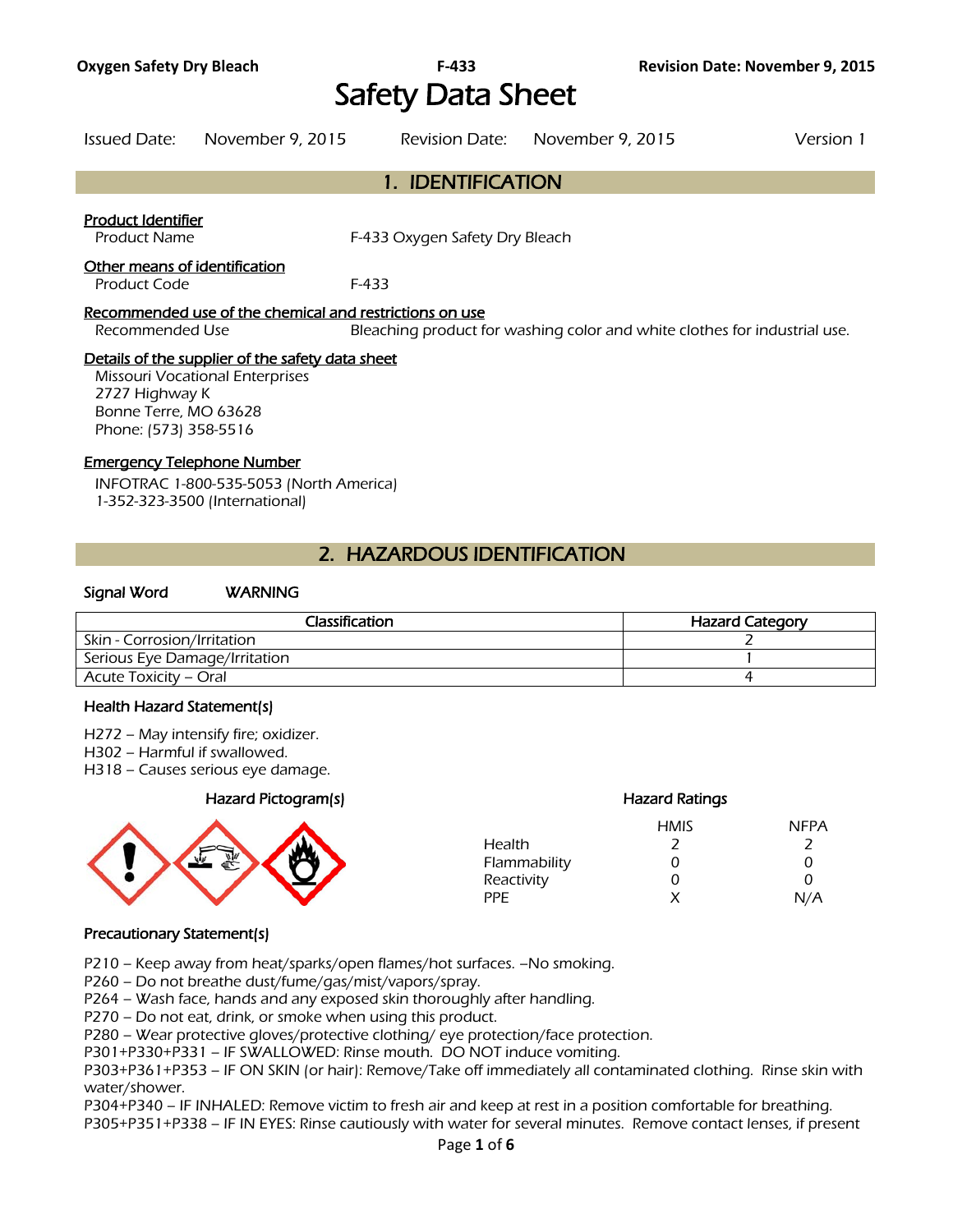and easy to do. Continue rinsing. P310 – Immediately call a POISON CENTER or doctor/physician. P501 – Dispose of contents/container to an approved waste disposal site.

#### Potential Health Effects

| <b>Skin Contact</b> | May cause skin corrosion/irritation/burns. |
|---------------------|--------------------------------------------|
| Eye Contact         | May cause eye damage.                      |
| Inhalation          | May cause respiratory irritation.          |
| Ingestion           | May be harmful if swallowed.               |

# 3. COMPOSITION/INFORMATION ON INGREDIENT

| <b>Chemical Name/Pure Substance</b> | CAS#       | Weight-% |
|-------------------------------------|------------|----------|
| Sodium Carbonate Anhydrous          | 497-19-8   | 50-55    |
| Provox, Provox C                    | 15630-89-4 | 25-30    |
| Sodium Sulfate                      | 7757-82-6  | 20-25    |
| Valfor 100 Zeolite NaA              | 1318-02-1  | $0 - 5$  |
|                                     |            |          |

\*\*If Chemical Name/CAS No is "proprietary" and/or Weight-% is listed as a range, the specific chemical identity and/or percentage of composition has been withheld as a trade secret.

# 4. FIRST-AID MEASURES

| <b>General Advice</b>               | If you feel unwell, seek medical advice (show label where possible).                                                                                                  |
|-------------------------------------|-----------------------------------------------------------------------------------------------------------------------------------------------------------------------|
| Eye Contact                         | Rinse cautiously with water for several minutes. Remove contact lenses, if present and easy<br>to do. Continue rinsing. Get medical advice/attention.                 |
| <b>Skin Contact</b>                 | Wash off immediately with plenty of water. Take off contaminated clothing. Wash<br>contaminated clothing before reuse. If skin irritation persists, call a physician. |
| Inhalation                          | Remove victim to fresh air and keep at rest in a position comfortable for breathing. Call a<br>POISON CENTER or doctor/physician if you feel unwell.                  |
| Ingestion                           | Rinse mouth. Do NOT induce vomiting. Give lots of water to drink. Call a POISON<br>CENTER or doctor/physician if you feel unwell.                                     |
| Most important symptoms and effects | $R_{\rm FQ}$                                                                                                                                                          |

Symptoms Prolonged contact may cause painful stinging or burning of eyes and lids, watering of eye,<br>Symptoms and irritation. Prolonged contact may over cause covere clin irritation or mild burn and irritation. Prolonged contact may even cause severe skin irritation or mild burn.

# 5. FIRE-FIGHTING MEASURES

### Extinguishing Media

Suitable Extinguishing Media: Use extinguishing media that is appropriate to local circumstances. Unsuitable Extinguishing Media: Not determined.

### Specific Hazards Arising from the Chemical

Components of this product may decompose upon heating to produce corrosive and/or toxic fumes. Carbon oxides, sodium oxide, and sulfur oxides.

### Protective equipment and precautions for firefighters

As in any fire, wear self-contained breathing apparatus pressure-demand, MSHA/NIOSH (approved or equivalent) and full protective gear.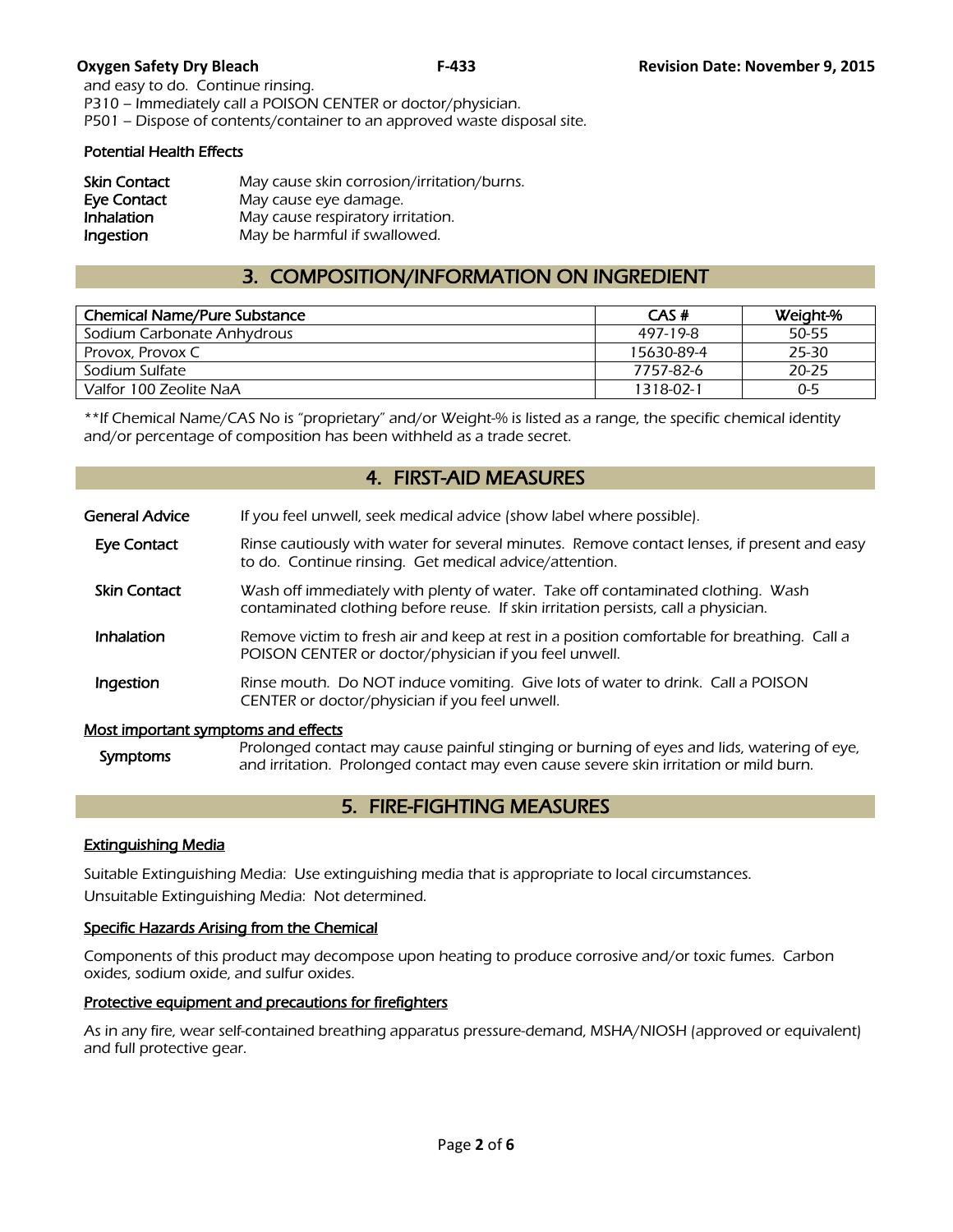6. ACCIDENTAL RELEASE MEASURES

#### Personal precautions, protective equipment and emergency procedures

| Personal precautions                                     | Keep unnecessary personnel away. Do not get in eyes, on skin, or on<br>clothing. Avoid creation of dust. Avoid breathing dust. Do not eat, drink,<br>or smoke in areas where this material is used. Wash thoroughly after<br>handling. Wet material may pose a slipping hazard. |  |
|----------------------------------------------------------|---------------------------------------------------------------------------------------------------------------------------------------------------------------------------------------------------------------------------------------------------------------------------------|--|
| <b>Environmental precautions</b>                         | Do not flush into surface water or sanitary sewer system. See Section 12<br>for additional ecological information.                                                                                                                                                              |  |
| <u>Methods and material for containment and clean up</u> |                                                                                                                                                                                                                                                                                 |  |
| <b>Methods for Containment</b>                           | Prevent further leakage or spillage if safe to do so.                                                                                                                                                                                                                           |  |
| Methods for Clean up                                     | Shovel dry material into suitable container. Avoid creation of dusts. Keep<br>in suitable and closed containers for disposal.                                                                                                                                                   |  |
|                                                          |                                                                                                                                                                                                                                                                                 |  |

# 7. HANDLING AND STORAGE

#### Precautions for safe handling

Handle in accordance with good industrial hygiene and safety practice. Use only in well ventilated areas. Do not breathe dust/fume/gas/mist/vapors/spray. Wash face, hands, and any exposed skin thoroughly after handling. Use personal protection recommended in Section 8.

#### Conditions for safe storage, including any incompatibilities

Storage Conditions Keep containers tightly closed in a dry, cool and well-ventilated place. Store in original container. Do not allow water to get into container. If liner is present, tie after each use. Store containers on pallets. Keep away from food, drink, and animal feed. Store locked up. **Incompatible Materials** Keep away from heat, sparks, and open flames. Aluminum, powdered aluminum, acids, and strong oxidizing agents.

# 8. EXPOSURE CONTROLS/PERSONAL PROTECTION

| Chemical<br>Name. | .<br>FІН                 | <b><i>OSHA PEL</i></b>   | <b>NIOSH IDLH</b> |
|-------------------|--------------------------|--------------------------|-------------------|
| -                 | $\overline{\phantom{0}}$ | $\overline{\phantom{0}}$ | $\sim$            |
|                   |                          |                          |                   |

#### Appropriate engineering controls

Engineering Controls Apply technical measures to comply with the occupational exposure limits.

#### Individual protection measures, such as personal protective equipment

| Eye/Face Protection                   | Wear approved safety goggles.                                                                                                                                              |
|---------------------------------------|----------------------------------------------------------------------------------------------------------------------------------------------------------------------------|
| Skin and Body Protection              | Wear appropriate clothing to prevent repeated or prolonged skin contact.                                                                                                   |
| <b>Respiratory Protection</b>         | Ensure adequate ventilation, especially in confined areas.                                                                                                                 |
| <b>General Hygiene Considerations</b> | Do not eat, drink, or smoke when using this product. Wash contaminated<br>clothing before reuse. Handle in accordance with good industrial hygiene<br>and safety practice. |

# 9. PHYSICAL AND CHEMICAL PROPERTIES

| <u>Appearance</u>              |                |                               |                                  |
|--------------------------------|----------------|-------------------------------|----------------------------------|
| <b>Physical State</b><br>Color | Solid<br>White | Odor<br><b>Odor Threshold</b> | Not determined<br>Not Determined |
| <b>Property</b>                | Values         | Remarks - Method              |                                  |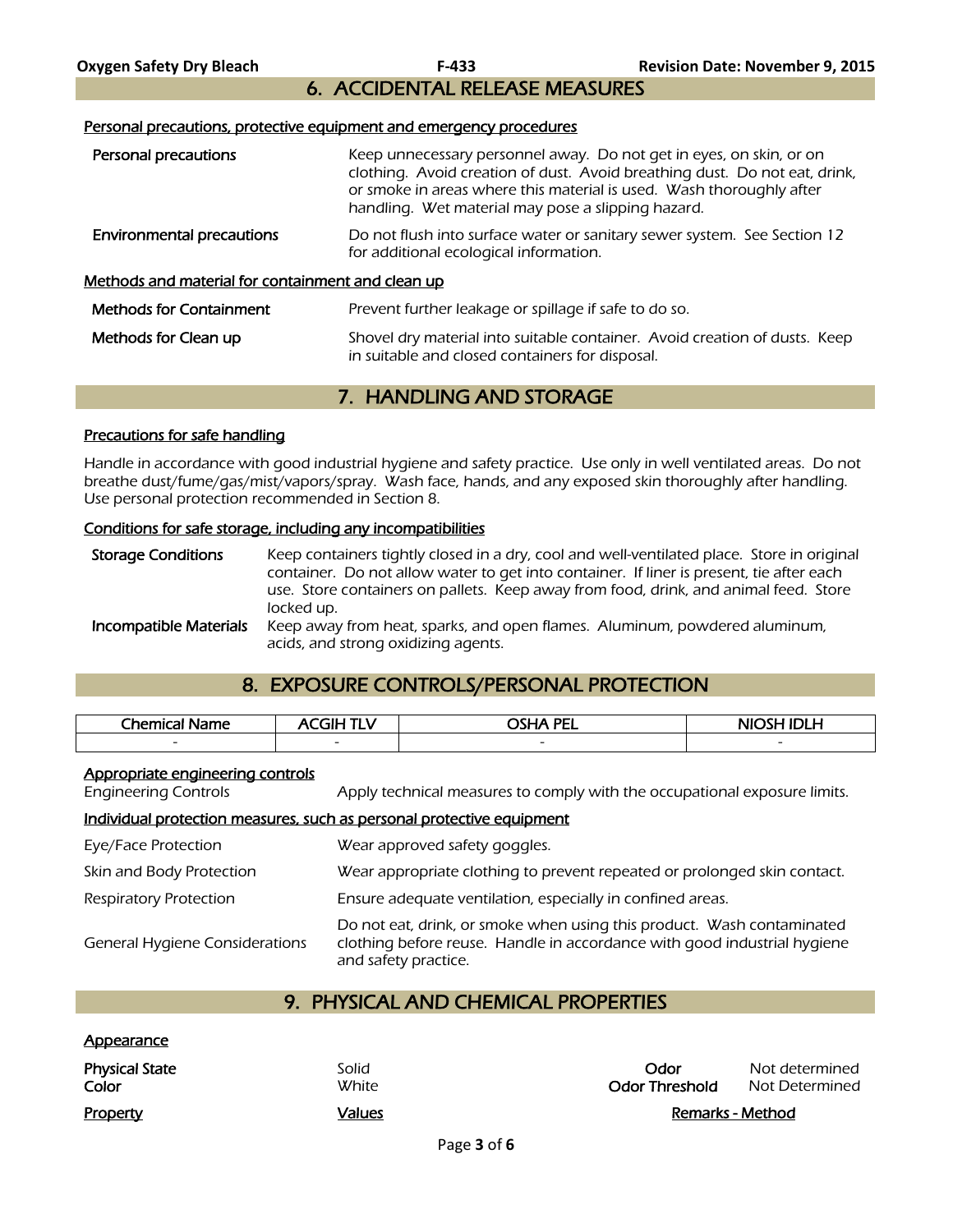**Oxygen Safety Dry Bleach F-433 Revision Date: November 9, 2015 pH** 10-11 10-11 1% solution Melting Point/Freezing Point Not determined **Boiling Point/Boiling Range Not determined<br>Flash Point Communisty Range Mot determined Evaporation Rate** Not determined Flammability (Solid, Gas) Not determined Upper Flammability Limits Not determined Lower Flammability Limits Not determined Vapor Pressure Not determined Vapor Density Not determined Specific Gravity 2.3 **Water Solubility Complete**<br> **Solubility in other solvents** Not determined Solubility in other solvents Partition Coefficient Not determined Auto-ignition Temperature Mot determined Decomposition Temperature Not determined Viscosity<br>
Explosive Properties<br>
Explosive Properties<br>
Not determined **Explosive Properties** Oxidizing Properties Not determined

Not determined

# 10. STABILITY AND REACTIVITY

| Reactivity                                 | Promotes combustion. Substance has basic reaction.                                                                                                  |
|--------------------------------------------|-----------------------------------------------------------------------------------------------------------------------------------------------------|
| <b>Chemical Stability</b>                  | Stable under recommended storage conditions.                                                                                                        |
| <b>Conditions to Avoid</b>                 | Avoid raising dust. Keep away from flames and heat. Exposure to moisture.                                                                           |
| Incompatible materials                     | Strong acids, strong alkalis, aluminum, powdered aluminum, hydrides and<br>other water-reactive compounds. Combustible materials, oxidizing agents. |
| Hazardous Decomposition<br><b>Products</b> | Sodium oxides, carbon oxides. Oxidation resulting in increased fire or<br>explosion risk.                                                           |
| <b>Hazardous Polymerization</b>            | Will not occur.                                                                                                                                     |

# 11. TOXICOLOGICAL INFORMATION

### Mixture Toxicity

Toxicological data have not been determined specifically for this product.

# 12. ECOLOGICAL INFORMATION

### **Ectotoxicity**

Ecological studies have not been carried out on this product.

### 13. DISPOSAL CONSIDERATIONS

| <b>Disposal Instructions</b>             | Dispose of in accordance with applicable local, regional, national, and<br>international regulations.                                                                                                  |
|------------------------------------------|--------------------------------------------------------------------------------------------------------------------------------------------------------------------------------------------------------|
| Hazardous Waste Code                     | Not available.                                                                                                                                                                                         |
| Waste from residues / unused<br>products | Use or reuse if possible. Damp material should be neutralized to a non-<br>oxidizing state.                                                                                                            |
| <b>Contaminated Packaging</b>            | Dispose of container in accordance with applicable local, regional, national,<br>and/or international regulations. Container rinsate must be disposed of in<br>compliance with applicable regulations. |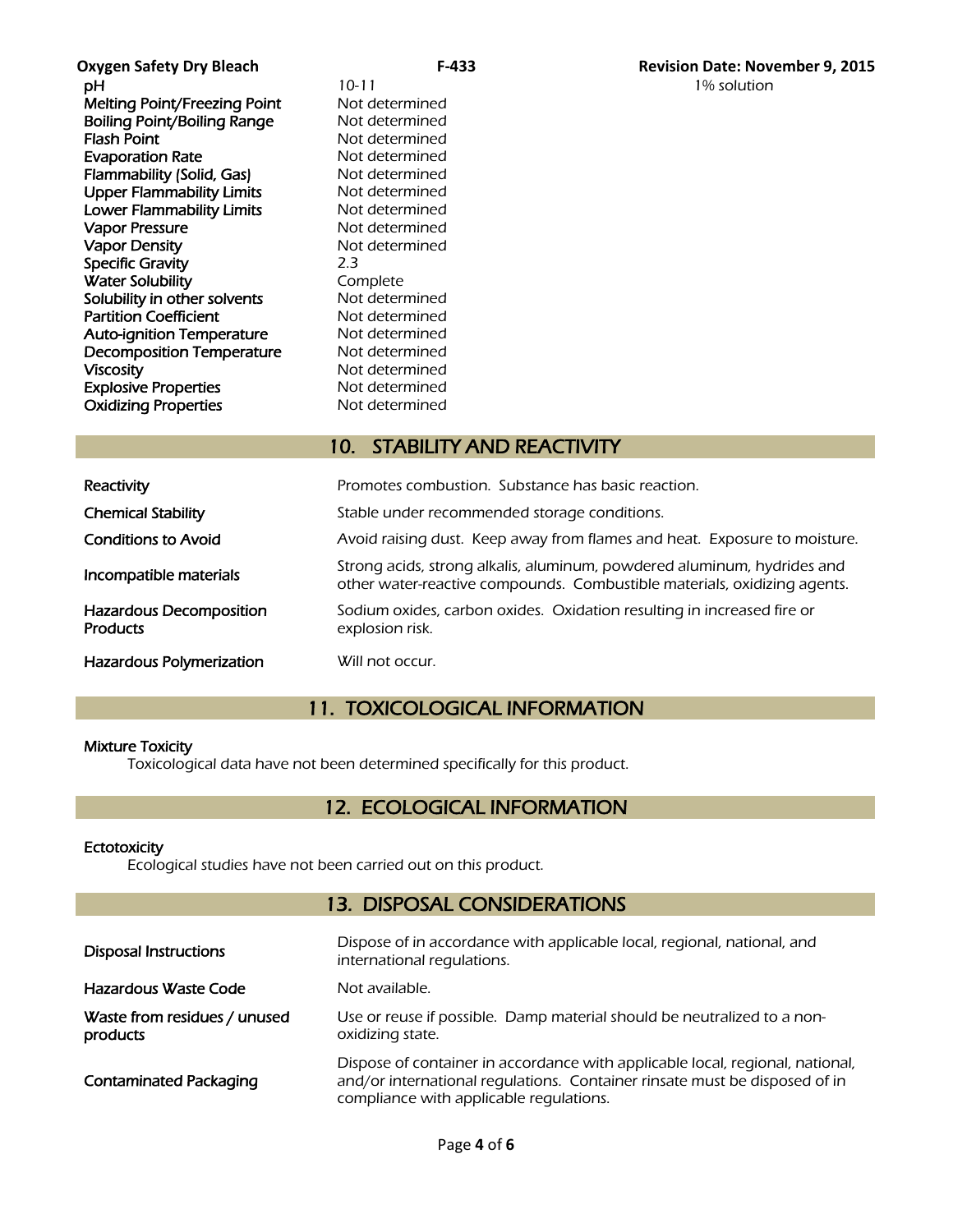# 14. TRANSPORT INFORMATION

| <u>Note</u>                | Please see current shipping paper for most up to date shipping information,<br>including exemptions and special circumstances. |
|----------------------------|--------------------------------------------------------------------------------------------------------------------------------|
| DOT I.D. Number            | Not available.                                                                                                                 |
| DOT Proper Shipping Name   | Not available.                                                                                                                 |
| <b>DOT Hazard Classes:</b> |                                                                                                                                |
| US DOT                     | Not available.                                                                                                                 |
| Road (ADR)                 | Not available.                                                                                                                 |
| Air (ICAO/IMDG)            | Not available.                                                                                                                 |
| Sea (IMO/IMDG)             | Not available.                                                                                                                 |
| Packing Group              | Not available.                                                                                                                 |
| DOT Label                  | Not available.                                                                                                                 |

# 15. REGULATORY INFORMATION

### U.S. Federal Regulations

Contents of this SDS comply with OSHA Hazard Communication Standard CFR 1910.1200.

### OSHA Hazard Communication Standard (29 CFR 1910.1200)

( X ) Hazardous ( ) Non- Hazardous

### SARA TITLE III

| Section 302/304<br>Section 311/312 | Extremely Hazardous Substances: None.<br>(40CFR370) Hazardous Categories: Acute. |
|------------------------------------|----------------------------------------------------------------------------------|
| Section 313                        | Contains the following SARA 313 Toxic Release Chemicals: None.                   |
| <b>CERCLA</b>                      |                                                                                  |

CERCLA Regulatory Based on information supplied this product contains no substances regulated under CERCLA.

## State Regulations

#### California Prop 65

 This product may contain the following ingredient(s) known to the state of California to cause cancer, birth defects or other reproductive harm: None.

### Inventories

| Component                                | <b>TSCA</b><br>(United<br>States) | <b>DSL</b><br>(Canada) | <b>EINECS/ELINCS</b><br>(Europe) | <b>ENCS</b><br>(Japan) | China<br>(IECSC) | <b>KECL</b><br>(Korea) | <b>PICCS</b><br>(Philippines) | <b>AICS</b><br>(Australia) |
|------------------------------------------|-----------------------------------|------------------------|----------------------------------|------------------------|------------------|------------------------|-------------------------------|----------------------------|
| Sodium<br>Carbonate<br>(497-19-8)        | X                                 | X                      | X                                | X                      | X                | X                      | X                             | X                          |
| Sodium<br>Sulfate<br>(7757-82-6)         | X                                 | X                      |                                  |                        |                  |                        |                               |                            |
| Valfor 100<br>Zeolite<br>$1318 - 02 - 1$ | X                                 | X                      |                                  |                        |                  |                        |                               | X                          |